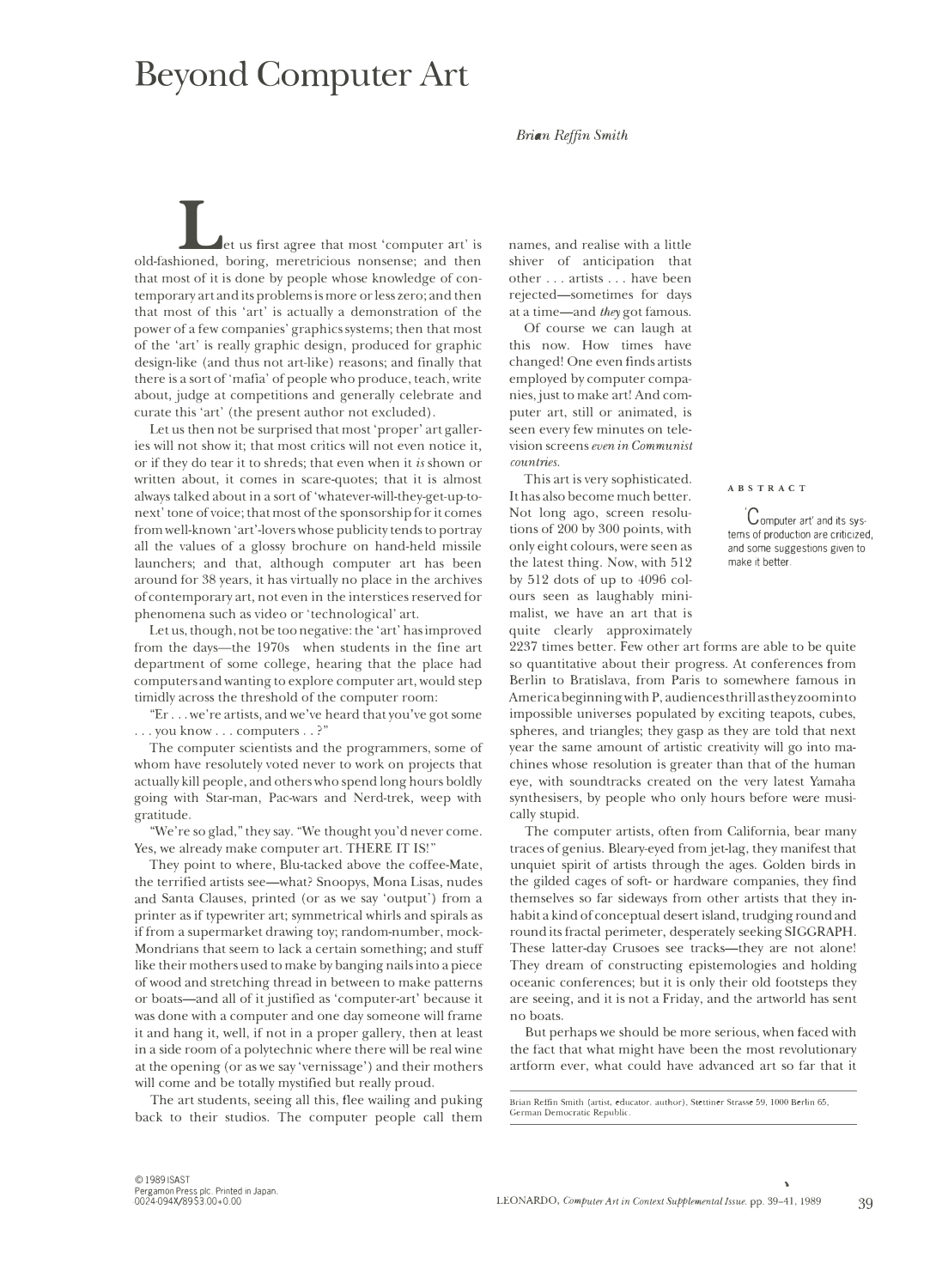

Fig. 1. Brian Reffin Smith, *That Cher Evil*, photographic reproduction of plotter drawing, **3 x 4 m, 1988. An attempt to combine several levels of representation and discourse in one piece, the work was shown in 'Public Concepts' on the streets of Hamburg, outside the town hall. For 'That Cher' read Thatcher. The 'headline' and 'text' are just representations. The lower text mimics a German smoking health warning: 'The Culture Minister advises: looking at this won't hurt your health. A work of this brand contains 34% politics, 47% aesthetics, 12% bullshit.'** 

actually began to answer some of the questions posed in the last 40 or so years, has been hijacked by people for whom self-delusion goes along with Thatcherite opportunism as they transform banal nonsenses into valueadded insults to the intelligence.

It has been said that film is the truth 24 times a second, and video the truth (in Europe) 25 times a second. Computer art shows and conferences tend to be lies and humiliation once a year.

It is not surprising that many critics, artists, students and so on believe that computer art is only about impossible objects doing impossible things according to the impossible physical laws of impossible universes. It is impossible to believe their creators' defence that they are expanding art, or our consciousness, or something. These superficial 'impossibilities' are shackled-by chains of cynicism, delusion and real lack of imagination-to the most banal of realities. As if the worst of good art could not, at the drop of a hat, conjure multiple 'impossibilities', dimensionally so rich as to make computer graphics look like the table cloth after a chimps' teaparty, interestingly post-fractal though the latter may be.

Because they often are, or are linked to, commercial concerns, producers of 'computer art' have been able to push ideas of technological determinism (the idea that what is technologically possible is therefore desirable, even along other cultural

dimensions) and of commercialism, and of spurious, meretricious representation, into the minds of those critics, artists and curators who should have known better.

Images are celebrated and justified just because they were done with a computer. (See also the trend in desktop publishing which often produces layout, typography and design of such an appallingly low standard that the only publications willing to accept it as advertising artwork are ... computer magazines!)

In the 1960s and early 1970s, it was thought that ideas, techniques and metaphors of cybernetics and computers would transform art and culture generally into something wonderful and perhaps revolutionary. In fact, in general, computer art is the most conservative, dull, un-innovative artform of the 1980s. One would have to go back many years to find anything quite so isolated from current problems and questions of art theory, criticism and practice; so removed from any genuine cultural practice; so-as was said above-old-fashioned.

These things have to be repeated. Have we all gone mad? The present computer graphic systems are VERY GOOD! Thank you! Now for god's sake let us have a few ideas and do something with them. Who disagrees with this? We do not need better systems! Who does? Only the sellers of the systems or their clients from the Ministry of Peace.

Now all the above is not to suggest that there has not been, is not and cannot be any good art done by, with, or in spite of a computer. Of course there are (a few) wonderful exceptions. But it is to suggest, paradoxically, that for real progress in computer art, we must, as the title of this piece proposes, go beyond computer art. Then we may find, in the real world of art, real art problems to be tackled-and some of these may benefit from the use of a computer. Meanwhile, those who want to make graphic design, animated cartoons and so on are of course perfectly entitled to do so (we can admit through clenched teeth, not really meaning it), though it is hoped that they will not claim that they are addressing problems of contemporary art by so doing.

 $So \ldots$ 

1. Let us be honest and realistic and declare that graphic design and demoreels from soft- or hardware companies are not, except under very special and rare circumstances, to be confused with art. They have different problems and are produced for different reasons according to different rules. They are (or should be) determined by different factors. They represent (or should do) different things.

2. Then let us be clear, in art schools, what we are teaching, and to whom. If it is true that ideas in art are at *least* as important as technical considerations, then let us teach computer art on that basis. We must demystify the technology, not deify it.

3. Let us acknowledge that to produce hyper-realistic models of objects often costs much time and money and computing power, but to effectively model the relations *between* representations of objects can be much cheaper. Luckily, most contemporary art recognises that it is on this metalevel that things become interesting. Computer art has much to learn from, for example, conceptual art (and, eventually perhaps, vice versa).

4. Let art schools buy 50 small computers in the place of one large one, and let the teachers be those with good art ideas, who are not scared of computers, rather than computer specialists. Do we teach painting using acrylic chemists, or video by television repair persons?

5. Let us try to make a form of computer art that companies like I.B.M., Nixdorf or Siemens would not want to buy (this is quite difficult). Let us have